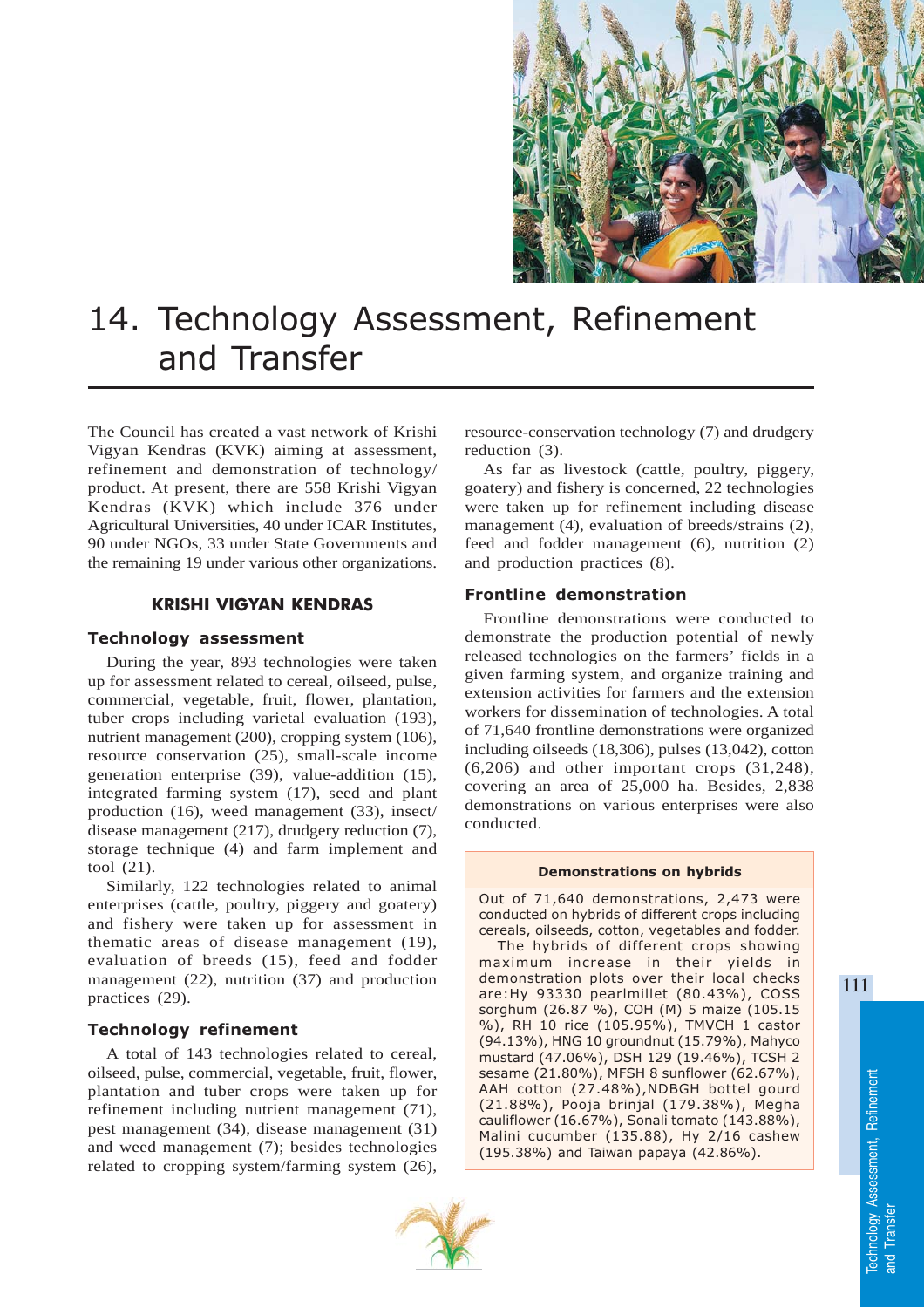**Oilseeds:** During the year, 18,306 demonstrations were conducted covering 6,283.98 ha on different oilseed crops including castor, groundnut, niger, sesame, soybean, sunflower, linseed, mustard, safflower and toria. The increase in yield varied from 28.2% in groundnut to 77.9% in niger and on an average, oilseed crops under demonstration gave 34.8% more yield than farmers' practice.

**Pulses:** A total of 13,042 demonstrations were



conducted, covering 4,285.79 ha on various pulse crops including blackgram, greengram, Frenchbean, *rajmash*, mothbean, pigeonpea, gram, lentil and pea. The percentage increase in yield varied from 5.4 in lentil to 89.1 in Frenchbean and on an average, pulse crops under demonstration gave 37.6% more yield than farmers' practice.

**Cotton:** The frontline demonstrations on production technology of cotton were conducted in nine major cotton-growing states, viz. Andhra Pradesh, Gujarat, Haryana, Karnataka, Madhya Pradesh, Maharashtra, Punjab, Rajasthan and Tamil Nadu, besides West Bengal. The number of districts covered were 7, 5, 5, 15, 5, 15, 5, 3, 9 and 2 and villages were 12, 17, 53, 17, 8, 25, 39, 27, 13 and 3, respectively, in these states.

The demonstrations were given on production technology, integrated pest management and farm implements. There were 6,206 demonstrations covering an area of 4,281.3 ha. In production technology, 2,495 farmers were benefited directly covering an area of 1,012.3 ha. The demonstrations on integrated pest management were also Frontline demonstration on foliar spray in greengram conducted, including 1,261 farmers, covering an

| Demonstrations on production technology in cotton |                   |              |                      |                       |                  |                      |                       |                               |
|---------------------------------------------------|-------------------|--------------|----------------------|-----------------------|------------------|----------------------|-----------------------|-------------------------------|
| <b>State</b>                                      | No. of<br>farmers | Area<br>(ha) | Demo yield<br>(q/ha) | Local yield<br>(q/ha) | Increase<br>(% ) | Demo cost<br>(Rs/ha) | Local cost<br>(Rs/ha) | Demo<br>benefit:cost<br>ratio |
| Andhra Pradesh                                    | 321               | 142.4        | 23.40                | 18.74                 | 24.87            | 14,990               | 15,582                | 2.99                          |
| Gujarat                                           | 180               | 72.0         | 23.35                | 23.12                 | 1.01             | 11,516               | 11,351                | 4.43                          |
| Haryana                                           | 190               | 76.0         | 20.38                | 17.49                 | 16.51            | 10,325               | 9,607                 | 3.78                          |
| Karnataka                                         | 457               | 176.8        | 15.04                | 12.32                 | 22.00            | 12,047               | 12,100                | 3.06                          |
| Madhya Pradesh                                    | 180               | 72.0         | 17.59                | 12.24                 | 43.64            | 11,786               | 10,592                | 3.43                          |
| Maharashtra                                       | 512               | 204.8        | 17.86                | 13.69                 | 30.46            | 13,373               | 11,274                | 2.67                          |
| Punjab                                            | 147               | 68.8         | 23.66                | 25.15                 | $-5.92$          | 15,505               | 15,875                | 3.09                          |
| Rajasthan                                         | 120               | 48.0         | 20.90                | 17.64                 | 18.46            | 12,755               | 11,689                | 2.95                          |
| <b>Tamil Nadu</b>                                 | 320               | 128.5        | 18.26                | 11.59                 | 57.55            | 12,411               | 11,458                | 3.64                          |
| West Bengal                                       | 68                | 23.0         | 11.20                | 10.07                 | 11.23            | 8,738                | 8,981                 | 2.31                          |
| Total/average                                     | 2,495             | 1,012.3      | 19.14                | 15.63                 | 22.46            | 12,345               | 11,850                | 3.24                          |

**Performance of Bt hybrids,** *desi* **hybrids, non-Bt hybrids and other varieties in frontline demonstrations on cotton**

| Type of hybrid/<br>variety | No. of<br>farmers | Area<br>(ha) | Demo yield<br>(g/ha) | Local vield<br>(q/ha) | Increase<br>$(\% )$ | Demo cost Local cost<br>(Rs/ha) | (Rs/ha) | Demo<br>benefit:cost<br>ratio |
|----------------------------|-------------------|--------------|----------------------|-----------------------|---------------------|---------------------------------|---------|-------------------------------|
| Bt hybrids                 | 1.500             | 602.4        | 22.69                | 18.72                 | 21.22               | 11.873                          | 11.596  | 3.51                          |
| Desi hybrids (AxA)         | 60                | 24.0         | 20.29                | 16.64                 | 21.97               | 9,692                           | 9,322   | 3.78                          |
| HxB hybrids                | 152               | 68.0         | 13.50                | 10.43                 | 29.53               | 9.791                           | 10.236  | 3.02                          |
| HxH hybrids                | 155               | 62.0         | 13.21                | 10.98                 | 20.31               | 13.140                          | 12,284  | 2.13                          |
| herbacium varieties        | 75                | 30.0         | 5.91                 | 4.65                  | 27.24               | 8.069                           | 6,903   | 1.66                          |
| hirsutum varieties         | 409               | 153.9        | 13.76                | 10.84                 | 26.90               | 8.210                           | 7.705   | 2.56                          |
| arboreum varieties         | 144               | 72.0         | 14.25                | 11.05                 | 29.02               | 8.858                           | 8.616   | 2.92                          |
| Total/average              | 2.495             | 10.12.3      | 19.14                | 15.63                 | 22.46               | 12345                           | 11,850  | 3.24                          |

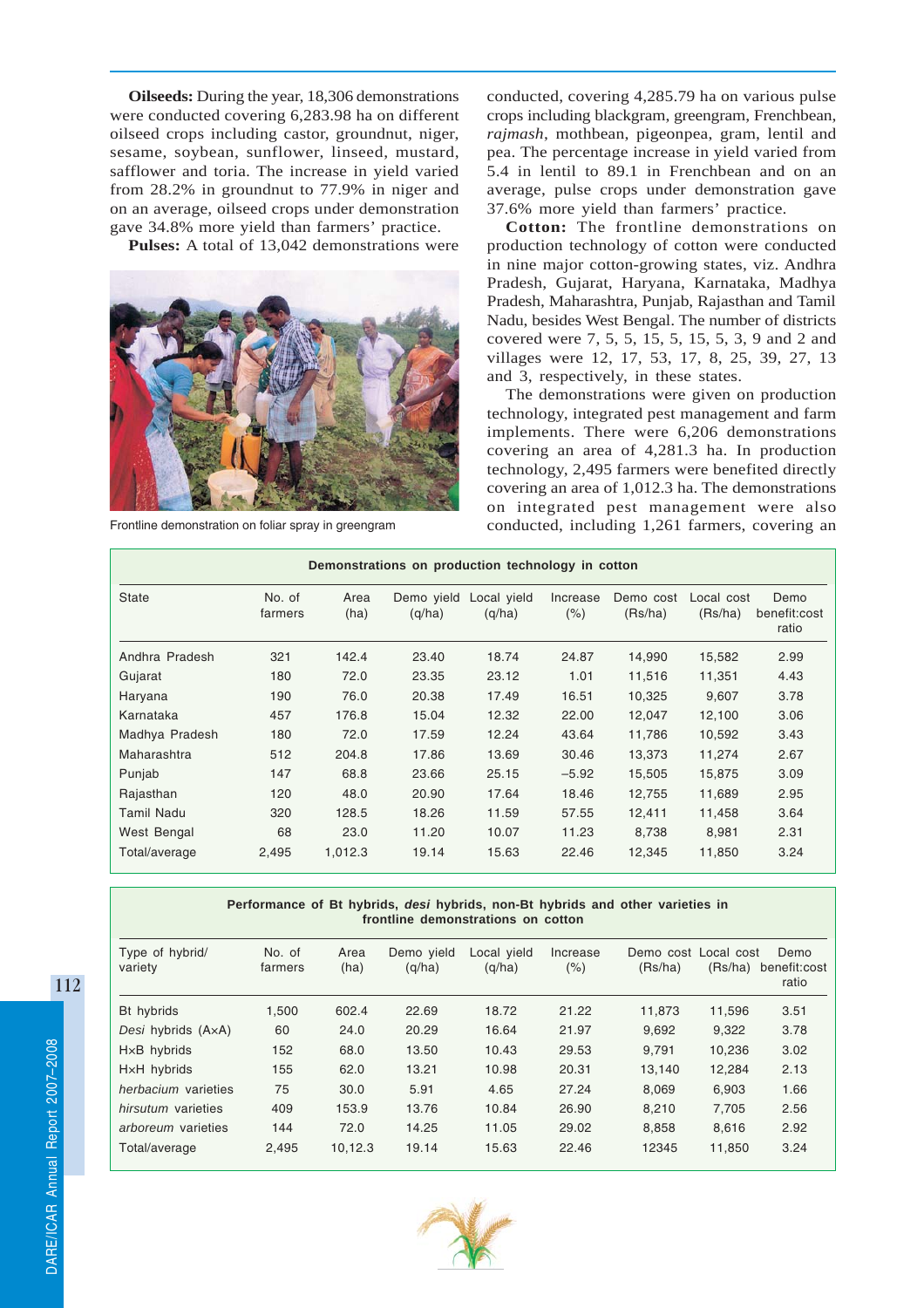area of 925 ha, in 19 blocks spread over 6 states, majority of which were in Maharashtra and Karnataka. As far as the demonstrations on farm implements are concerned, 2,450 farmers were included, covering an area of 2,344 ha.

**Production technology:** Average seed-cotton yield in the demonstration plots varied from 11.20 q/ha to 23.66 q/ha, with the cost of production from Rs 8,738/ha to Rs 15,505/ha. Due to variation in cost of production, yield and market price, the benefit : cost ratio also varied from 2.31 to 4.43. There was negligible increase (1%) in yield in demonstration plots in Gujarat and negative increase (–5.92%) in Punjab because the local checks RCH 2 Bt and RCH 134 Bt hybrids, respectively, outyielded new hybrids (MRC 6301 and MRC 6304 in Punjab) and Vikram 5 in Gujarat.

**Performance of hybrid:** A number of demonstrations were conducted on Bt hybrids by involving 1,500 farmers. In hybrids other than Bt, demonstrations on H×H hybrids and H×B hybrids were conducted in 152 and 155 locations. The *desi* hybrids performed better than other non-Bt hybrids. Among varieties, *hirsutum* and *arboreum* varieties performed very well next to Bt and *desi* hybrids.

**Integrated pest management:** The IPM

| Demonstrations on IPM technology in cotton |                    |                   |            |                             |                  |  |
|--------------------------------------------|--------------------|-------------------|------------|-----------------------------|------------------|--|
| State                                      | <b>District</b>    | No. of<br>farmers |            | Seed-cotton yield<br>(q/ha) |                  |  |
|                                            |                    |                   | <b>IPM</b> | Non-<br><b>IPM</b>          | Increase<br>(% ) |  |
| Andhra<br>Pradesh                          | Karimnagar         | 50                | 17.40      | 16.00                       | 8.75             |  |
| Gujarat                                    | Vadodara           | 91                | 10.10      | 8.38                        | 20.53            |  |
| Haryana                                    | Sirsa              | 25                | 23.50      | 20.50                       | 14.63            |  |
| Karnataka                                  | <b>Mysore</b>      | 125               | 13.72      | 11.54                       | 18.89            |  |
|                                            | <b>Bellary</b>     | 50                | 24.90      | 21.60                       | 15.28            |  |
|                                            | Raichur            | 50                | 24.80      | 19.58                       | 26.66            |  |
|                                            | Chitra-            | 69                | 14.10      | 10.66                       | 32.27            |  |
|                                            | durga              |                   |            |                             |                  |  |
|                                            | Belgaum            | 149               | 22.16      | 20.40                       | 8.63             |  |
| Maharashtra                                | <b>Dhule</b>       | 50                | 26.50      | 22.80                       | 16.23            |  |
|                                            | <b>Buldana</b>     | 70                | 16.37      | 13.05                       | 25.44            |  |
|                                            | Akola              | 64                | 13.12      | 9.25                        | 41.84            |  |
|                                            | Amaravati          | 81                | 11.75      | 8.85                        | 32.77            |  |
|                                            | Nanded             | 125               | 24.95      | 14.45                       | 72.66            |  |
|                                            | Jalna              | 132               | 26.14      | 20.90                       | 25.07            |  |
|                                            | Nandurbar          | 30                | 13.56      | 11.50                       | 17.91            |  |
| Rajasthan                                  | Sriganga-<br>nagar | 100               | 17.50      | 15.50                       | 12.90            |  |
| Total/average                              |                    | 1.261             | 18.79      | 15.31                       | 22.73            |  |

## Production of seed/planting material

During the year, the KVKs produced 111,164 q seeds of value Rs 84,852,506 including cereals, oilseeds, pulses, commercial crops, vegetables, flower crops, spices, fodder crops, fibre crops, forest species and others. In addition, production of planting material included, 91.29 lakh saplings/seedlings of fruits, vegetables, spices, medicinal plants, ornamental plants, plantation crops and forest species amounting to Rs 28,962,204, besides 8.94 lakh kg bio-products of value Rs 6,583,128, and 40.08 lakh fingerlings and other livestock/poultry strains were produced for availability to the farmers.

demonstrations were conducted in Amaravati, Jalna and Sriganganagar districts with 2 block demonstrations each (50 ha per block) and in other districts in one block each of 50 ha. In Vadodara district of Gujarat 91 demonstrations were conducted on IPM and the entire production was used for seed purpose. The maximum yield of 26.5 q/ha was reported from Dhule district of Maharashtra.

**Farm implements:** Demonstrations on farm implements were spread over 2,344 ha area in which 2,450 farmers participated. In addition, 36.2 q seeds were delinted by using improved delinting machine. Rotavator, harrows and cotton stalk uprooter were demonstrated in 890 ha area, sprayers in 787 ha, weeders in 449 ha, and planters/ seed drills in 218 ha.



Direct sowing is being demonstrated using paddy drum seeder

In order to create awareness on improved practices, a number of extension programmes (consultancy, conventions, demonstrations, diagnostic surveys, exhibition, farmer study tours, farmers field school, field-days, field visits, *gram sabha,* group discussions*, kisan gosthi, kisan mela*, training for extension functionaries, training for farmers, video show, newspaper coverage, popular articles, publication, radio talks, TV programmes) were organized with the participation of 68,645 farmers.

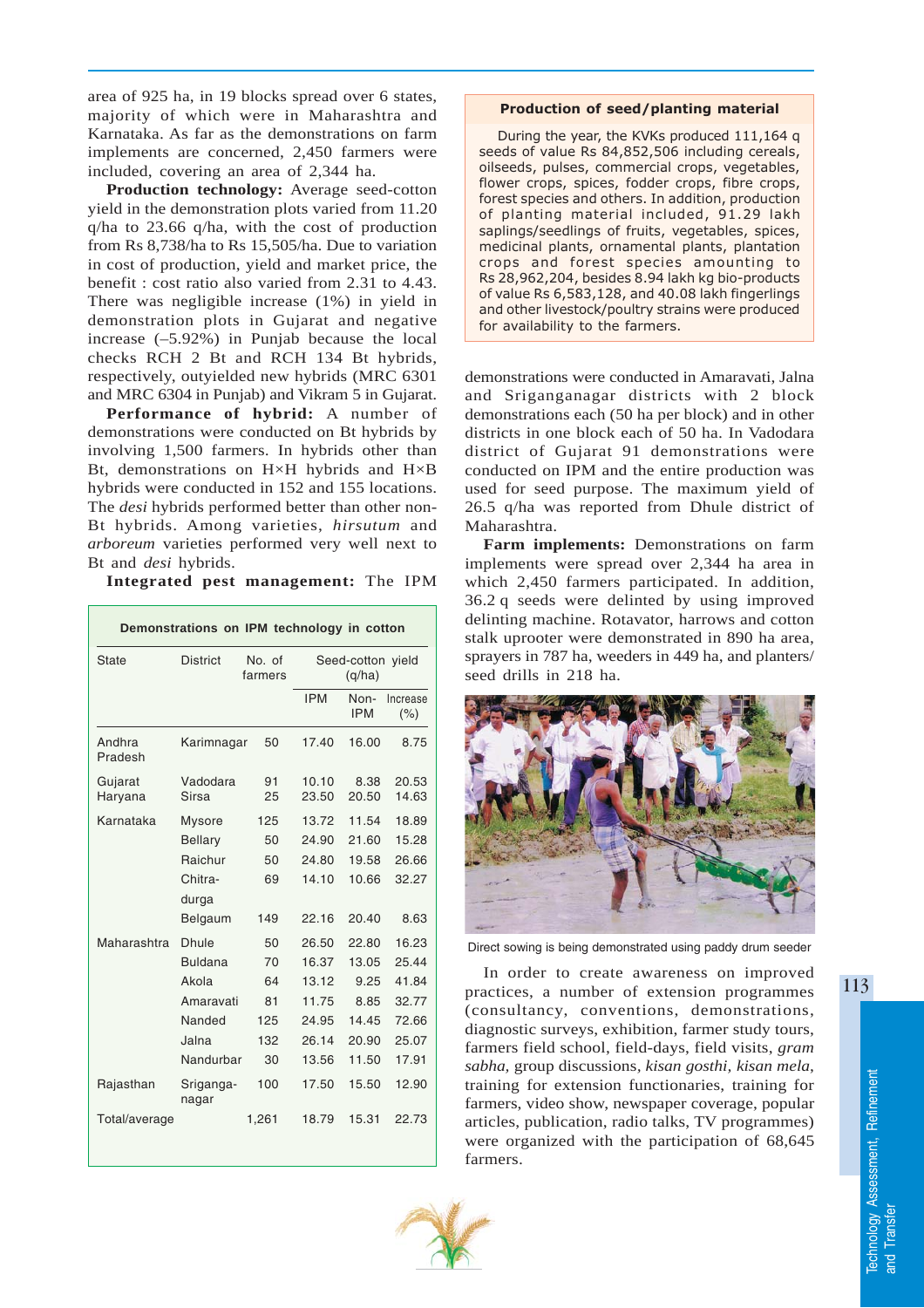**Other crops:** During the year, 31,248 demonstrations were conducted covering 10,149 ha on different cereals, horticultural and other commercial crops, besides 2,838 demonstrations on different enterprises like dairy, piggery, poultry, rabbitary, sheep and goat, mushroom, sericulture and vermicompost.

# Training programme

During the year, 43,285 training programmes were organized with the participation of 1,174,136 farmers including rural youth, and in-service extension personnel.

**Farmers' training:** A total of 33,589 training programmes were organized for the benefit of 9.42 lakh farmers and farmwomen on various technologies. Total number of beneficiaries including male and female in different programmes were 210,382 in productivity enhancement of crops; 64,697 in commercial production of vegetables; 57,997 in orchard management; 34,034 in production and value-addition of ornamental, plantation, tuber, spice crops and medicinal and aromatic plants; 12,483 in agro-forestry plants; 137,801 in plant protection; 74,662 in soil health and fertility management; 101,163 in livestock production and management; 50,226 in household nutritional security; 62,963 in economic empowerment of women; 6,795 in drudgery reduction of women; 6,761 in methods of protective cultivation; 200,19 in farm machinery, tools and implements; 7,966 in processing and value-addition; 17,371 in fisheries; 41,287 in production of inputs at site; and 34,942 in capacity building and group dynamics.



Women farmers are being trained for using *bhendi* plucker

**Training for rural youth:** As many as 6,323 skill-oriented training programmes were organized for 1.52 lakh rural youth. The beneficiaries (male and female) in different areas were 15,119 in productivity enhancement of crops; 3,197 in orchard management; 9,190 in fruit plants; 22,290 in livestock production and management; 13,233



On-campus training for rural youth for raising nursery

in economic empowerment of women; 3,209 in methods of protective cultivation; 5,354 in farm machinery, tools and implements; 18,480 in processing and value-addition; 3,638 in fisheries; 33,402 in production of inputs at site; and 25,019 in capacity building and group dynamics.

**Training programmes for extension personnel:** A total of 3,373 training programmes were conducted benefiting 80,416 participants. These training programmes were organized for extension

| Training programmes for extension personnel                     |         |                     |              |                 |  |  |
|-----------------------------------------------------------------|---------|---------------------|--------------|-----------------|--|--|
| Thematic area                                                   | No. of  | No. of participants |              |                 |  |  |
|                                                                 | courses | Male                | Female Total |                 |  |  |
| Productivity<br>enhancement of<br>crops                         | 1,391   | 29,207              | 5,303        | 34,510          |  |  |
| Plant protection<br>Soil health and fertility 263<br>management | 525     | 10,890<br>5,775     | 1.139<br>574 | 12,029<br>6.349 |  |  |
| Livestock production<br>and management                          | 293     | 5.443               | 1.403        | 6.846           |  |  |
| Farm machinery,<br>tools and implements                         | 78      | 1.342               | 123          | 1,465           |  |  |
| <b>Economic</b><br>empowerment of<br>women                      | 217     | 2.373               | 1,816        | 4.189           |  |  |
| Capacity building and<br>group dynamics                         | 275     | 5,690               | 868          | 6,558           |  |  |
| Household nutrition<br>security                                 | 331     | 1,427               | 7.043        | 8,470           |  |  |
| Total                                                           | 3.373   | 62,147              | 18.269       | 80.416          |  |  |

### Diagnostic support

A total of 111,303 samples including 94,647 samples of soil, 15,916 samples of water, 721 samples of plant material and 19 samples of manure were analyzed, generating a revenue of Rs 53.73 lakh, benefiting 96,207 farmers from 14,971 villages during the reporting period.